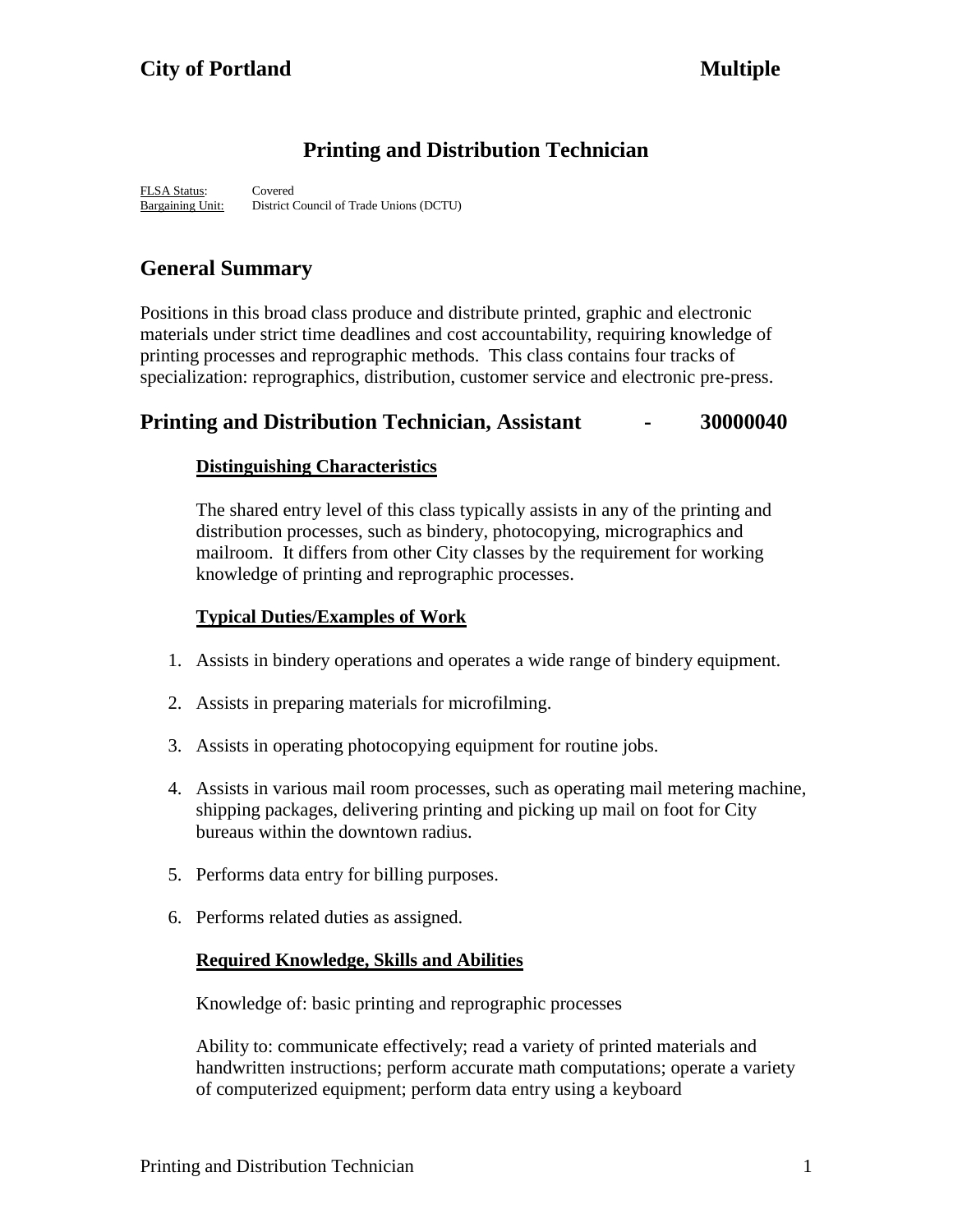Skill in: cooperative team work; manual dexterity

## **Special Requirements**

None

# **Classification History:**

Adopted: 2-03-99:

Class created as a result of DCTU Classification and Compensation Study 1998-99. This class is composed of the following classes: 0349 Reproduction Technician Adopted: 06-21-83 Revised: 02-16-93 (formerly titled Reproduction Operator Trainee) June 2009 - Change Job Class number from 0335 to 30000040, due to system change.

# **Distribution Technician - 30000041**

## **Distinguishing Characteristics**

The first level of specialization in this class (as is the Reprographic Operator I) typically processes and delivers U.S. mail, inter-City mail and specialty service deliveries. It differs from the Printing and Distribution Technician, Assistant by independently processing and delivering printing and mail, requiring knowledge of postal regulations. It differs from Reprographic Operator I by the focus on distribution of materials.

# **Typical Duties/Examples of Work**

- 1. Picks up, sorts and delivers U.S. mail and specialty services deliveries for the City; picks up, sorts and delivers inter-office City mail.
- 2. Sorts, processes, meters, posts and mails outgoing mail according to postal and specialty service regulations and procedures.
- 3. Picks up and delivers printing jobs, supplies and stores as designated.
- 4. Completes service requests for delivery and pick-up of furniture and large deliveries.
- 5. Fills postal meters, deposits checks, and picks up postal supplies.
- 6. Provides information on distribution and mail system to users as requested.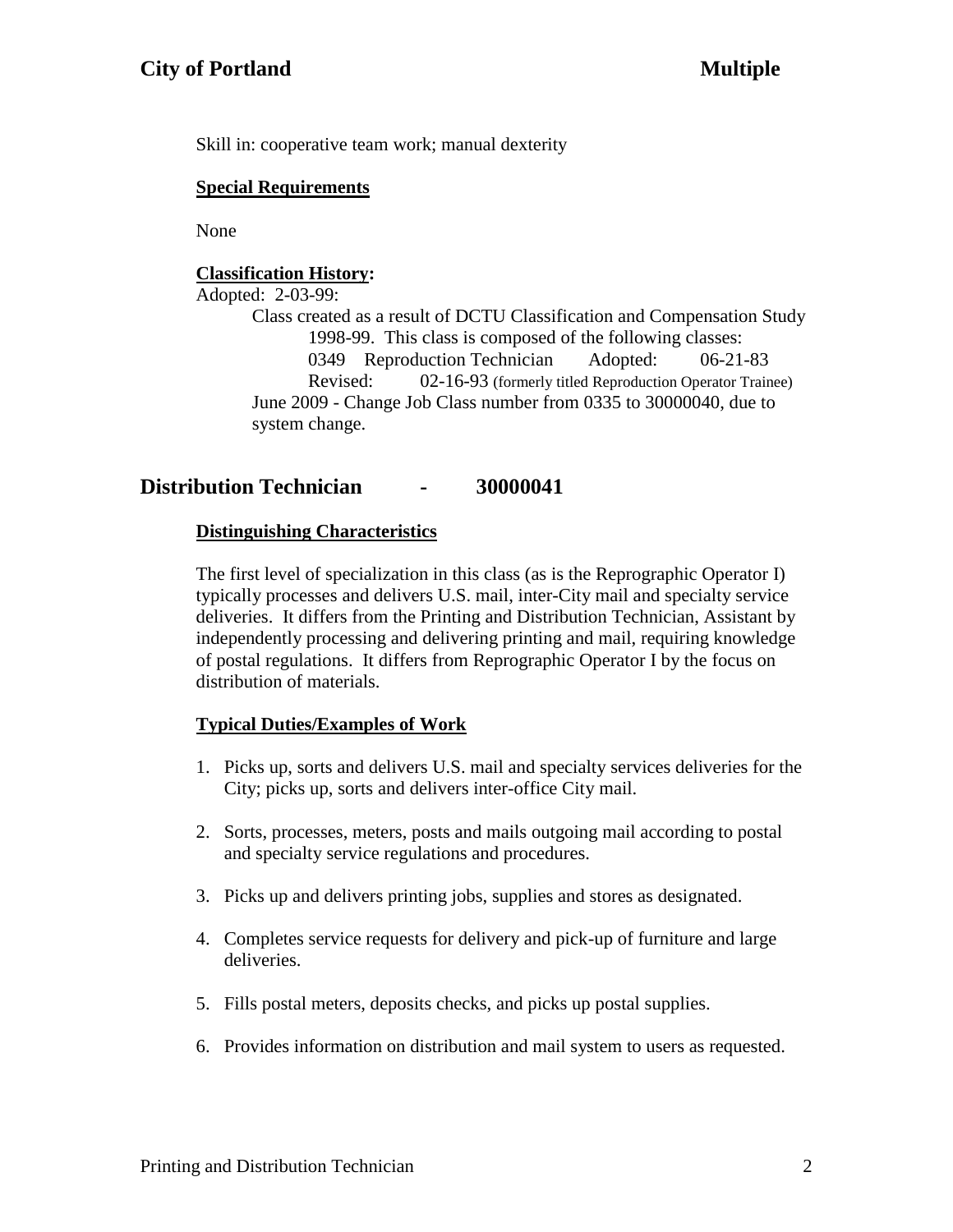- 7. Provides interface between copier maintenance vendors and City customers; schedules copier service and orders supplies; delivers copier supplies to City bureaus; troubleshoots and performs minor repairs to copiers City-wide; trains customers in use and care of copier equipment; bills customers for copier usage.
- 8. Safely operates delivery vehicle in all traffic and weather conditions.
- 9. Performs related duties as assigned.

### **Required Knowledge, Skills and Abilities**

Knowledge of: safe vehicle operation; postal and specialty services rules and regulations

Ability to: read maps; operate postal equipment; sort items accurately; maintain timely routes and schedules; lift and handle heavy loads safely; set schedules and priorities; service and troubleshoot copier equipment

#### **Special Requirements**

Valid driver's license

#### **Classification History:**

Adopted: 2-03-99: Class created as a result of DCTU Classification and Compensation Study 1998-99. This class is composed of the following classes: 0125 Mail Clerk I Revised 02-17-81 0127 Delivery Driver Revised 08-04-76, 08-17-76 June 2009 - Change Job Class number from 0337 to 30000041, due to system change.

## **Distribution Technician, Lead - 30000042**

#### **Distinguishing Characteristics**

The journey level of this class (as is Reprographic Operator II, Printing  $\&$ Distribution Customer Service Representative, and Electronic Pre-Press Operator) typically provides the full range of lead responsibilities for an assigned distribution shift. It differs from Distribution Technician in the lead role, and in troubleshooting and resolving problems, although it also performs all of the functions of the technician level. Note: This is a premium pay class for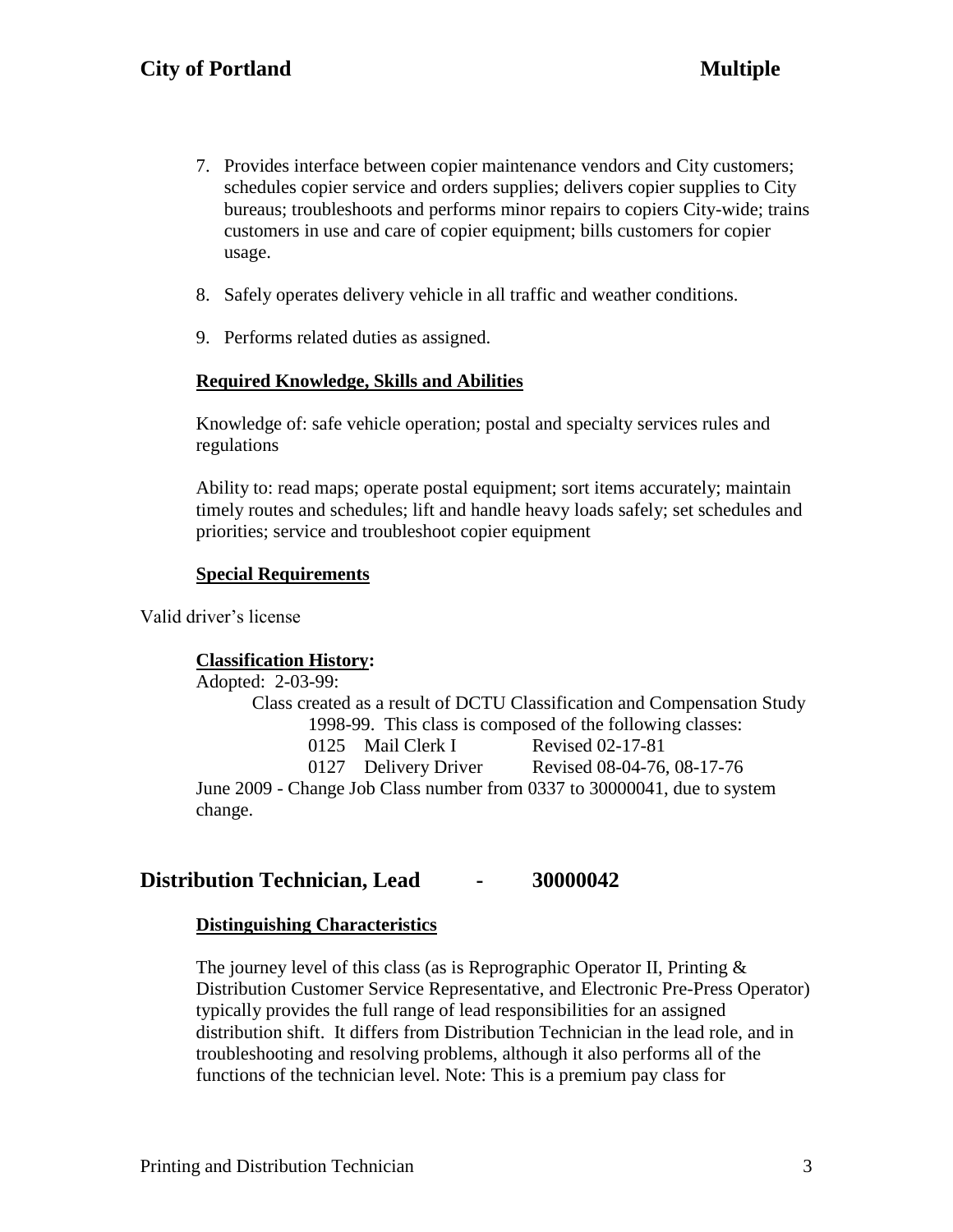assignment of lead duties. Employees do not accrue seniority or obtain status in this class. Employee is assigned from a base class.

## **Typical Duties/Examples of Work**

- 1. Serves as lead for assigned distribution shift; schedules, assigns and sets priorities for work; provides training and coaching; oversees and reviews work; provides input to performance evaluation and hiring.
- 2. Troubleshoots and resolves customer service, equipment and related problems.
- 3. Performs related duties as assigned.

## **Required Knowledge, Skills and Abilities**

Knowledge of: effective principles and practices of leadership

Ability to: schedule and assign the work of others

Skill in: providing mail and delivery services; demonstrating techniques to others; providing training to others; providing lead direction to staff; including assigning and reviewing work

## **Special Requirements**

Same as Distribution Technician

## **Classification History:**

Adopted: 2-03-99: Class created as a result of DCTU Classification and Compensation Study 1998-99. June 2009 - Change Job Class number from 0339 to 30000042, due to system

change.

# **Printing and Distribution Customer Service Representative - 30000043**

## **Distinguishing Characteristics**

The journey level of this class (as is Reprographic Operator II, Electronic Pre-Press Operator and Lead Distribution Technician) typically provides customer service and technical assistance to customers, and performs sales and marketing activities for printing and distribution. It differs from the other equivalent levels within Printing and Distribution by the focus on customer service. It differs from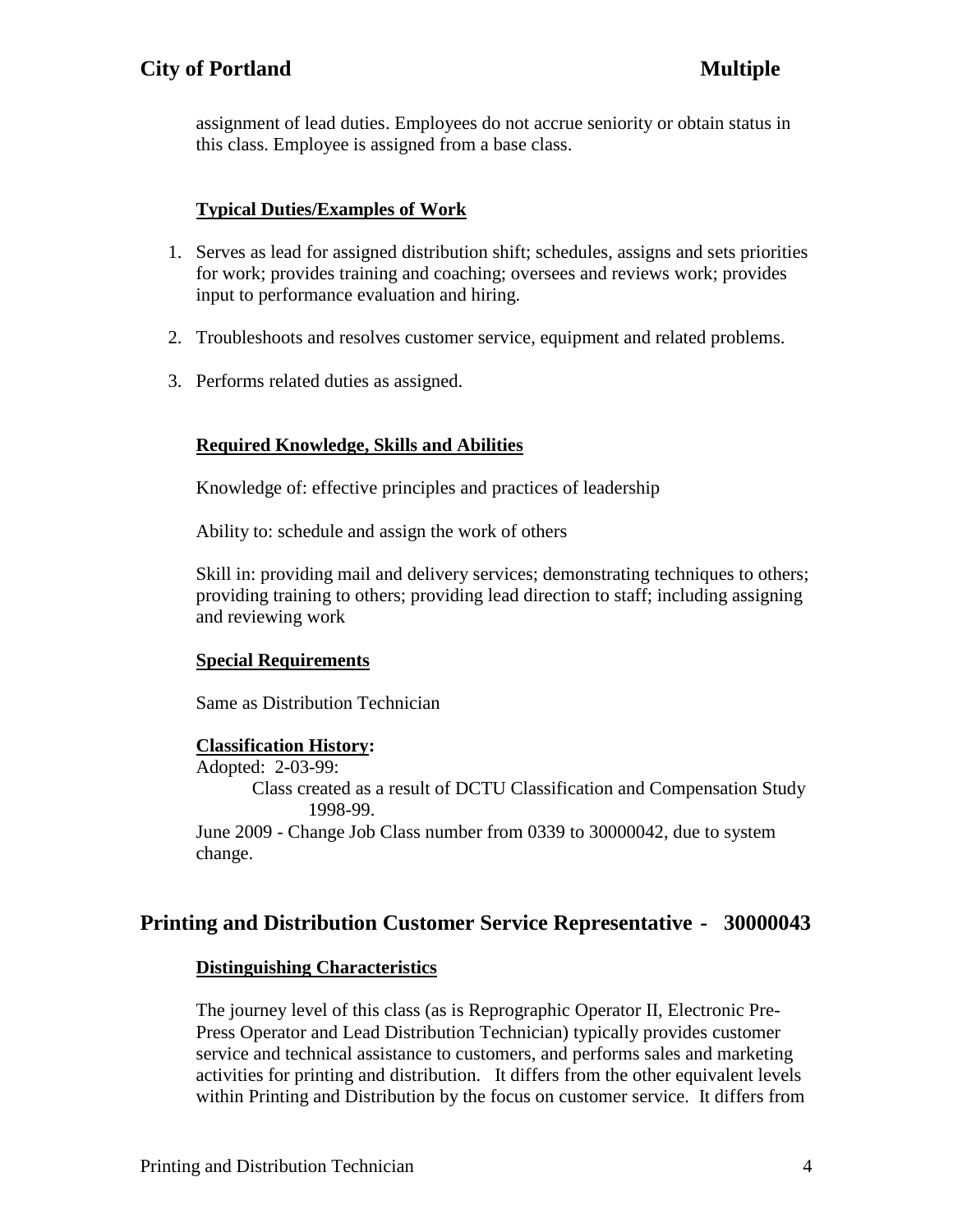the citywide class of Customer Service Representative by the requirement for knowledge and skill in reprographic processes.

# **Typical Duties/Examples of Work**

- 1. Consults with customers on a variety of factors related to reprographic processes and postal requirements; determines customer needs and provides technical assistance and advise on processes, options and costs.
- 2. Receives work orders; answers customer inquiries and addresses customer complaints.
- 3. Enters job orders and schedules work to meet deadlines; tracks orders in production; corrects problems interfering with completion.
- 4. Operates a variety of scanning, printing and copying equipment; receives and receipts monies for cash sales.
- 5. Provides cost estimates and quotes.
- 6. Performs a variety of sales, marketing and customer service activities to secure and service customers.
- 7. Provides back-up and peak-load assistance to other units by setting up jobs, making plates, and related reprographic, electronic pre-press and distribution work.
- 8. Performs related duties as assigned.

# **Required Knowledge, Skills and Abilities**

Knowledge of: printing and distribution operations and products, including papers, inks, reprographics, pre-press and bindery; cost efficiencies; copyright laws

Ability to: perform a wide variety of printing and distribution processes; exercise tact and diplomacy with a diversity of others; establish and maintain effective interpersonal relationships with a diversity of others

Skill in: providing effective customer service; promoting products and services; providing accurate bids and quotes; color and design

# **Special Requirements**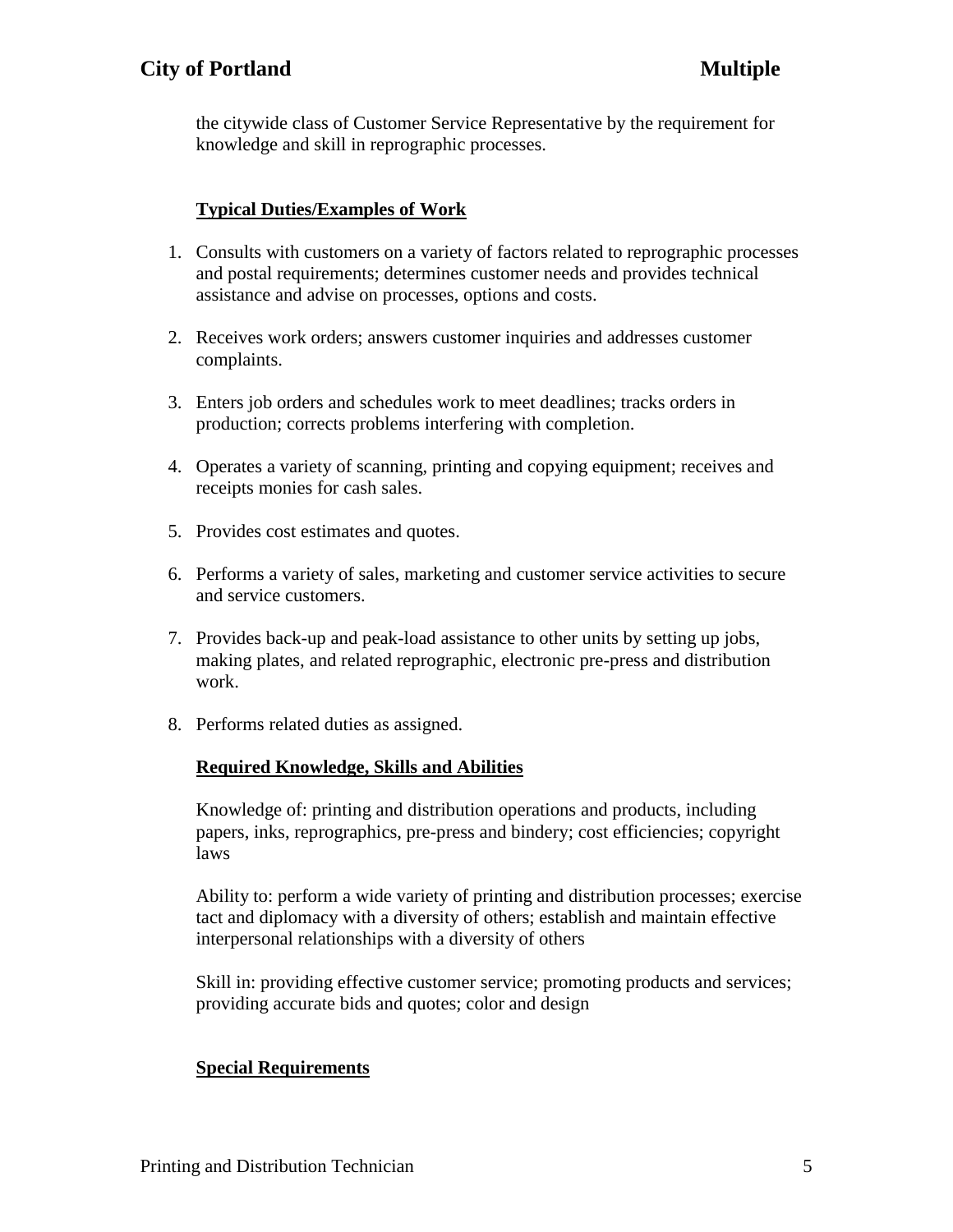None

# **Classification History:**

Adopted: 2-03-99: Class created as a result of DCTU Classification and Compensation Study 1998-99. This class is composed of the following classes: 0351 Repro. OP II Adopted: 06-21-83; Revised: 10-09-96 June 2009 - Change Job Class number from 0340 to 30000043, due to system change.

# **Printing and Distribution Customer Service Rep., Lead - 30000044**

# **Distinguishing Characteristics**

The lead level of this class (as is the Reprographic Operator III, and the Lead Electronic Pre-Press Operator) typically provides the full range of lead responsibilities for an assigned customer service shift. It differs from Printing and Distribution Customer Service Representative in providing the full lead role for customer service, and in troubleshooting and resolving problems, although it also performs all of the functions of the lower level. Note: This is a premium pay class for assignment of lead duties. Employees do not accrue seniority or obtain status in this class. Employee is assigned from a base class.

# **Typical Duties/Examples of Work**

- 1. Serves as lead for assigned customer service shift; schedules, assigns and sets priorities for work; provides training and coaching; oversees and reviews work; provides input to performance evaluation and hiring.
- 2. Troubleshoots and resolves customer service, equipment and related problems.
- 3. Provides a variety of administrative functions, such as ordering supplies, preparing reports and serving as liaison to other units and management.
- 4. Recommends operational and procedural improvements and enhancements.
- 5. Performs related duties as assigned.

# **Required Knowledge, Skills and Abilities**

Knowledge of: effective principles and practices of leadership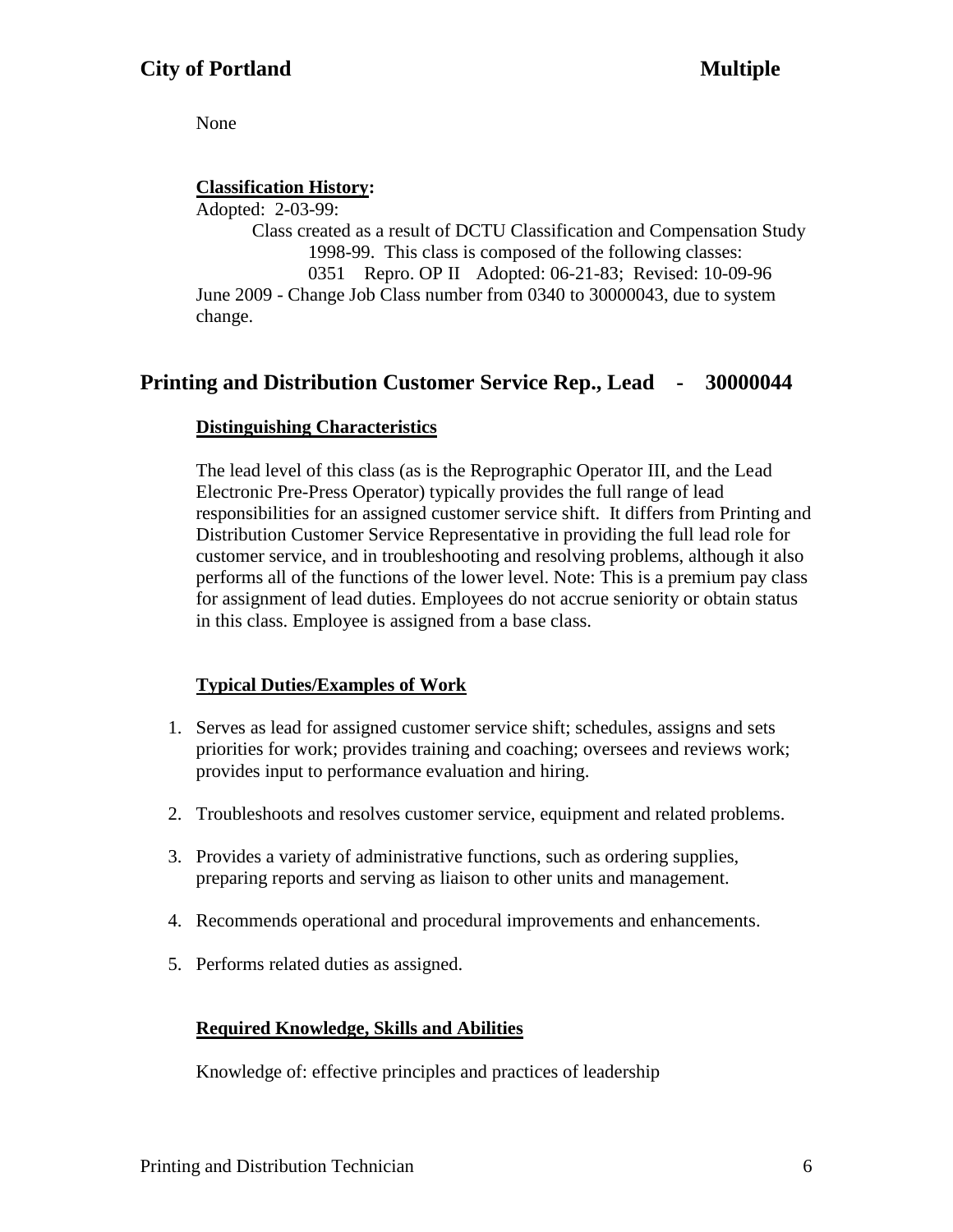# **City of Portland Multiple**

Ability to: communicate effectively, orally and in writing; order supplies; provide effective recommendations; schedule and assign the work of others

Skill in: providing lead direction to staff, including assigning and reviewing work; The full range of customer service processes; diffusing and resolving difficult situations; troubleshooting, diagnosis and repair; demonstrating techniques to others; providing training to others; providing lead direction to staff; including assigning and reviewing work

## **Special Requirements**

None

## **Classification History:**

Adopted: 2-03-99: Class created as a result of DCTU Classification and Compensation Study 1998-99. This class is composed of the following classes: 0129 Mail Supervisor Adopted: 04-01-93 (Specification finalized 4-29-94)

June 2009 - Change Job Class number from 0341 to 30000044, due to system change.

# **Electronic Pre-Press Operator - 30000045**

# **Distinguishing Characteristics**

The journey level of this class (as is Reprographic Operator II, Printing  $\&$ Distribution Customer Service Representative, and Lead Distribution Technician) typically creates artwork using computer applications as output to a printer or platemaker. It differs from the other equivalent levels within Printing and Distribution by the focus on pre-press artwork.

# **Typical Duties/Examples of Work**

- 1. Performs electronic pre-press processes; typesets a wide range of materials to be reproduced by printing presses or high-speed copiers.
- 2. Manipulates electronic files to correctly generate plates or hard copy; applies various methods to make customer-provided electronic files compatible with applications used.
- 3. Scans and converts customer-provided artwork for output to platemaker, printer or copier.
- 4. Scans and converts photos, slides or negatives for artwork and electronic access.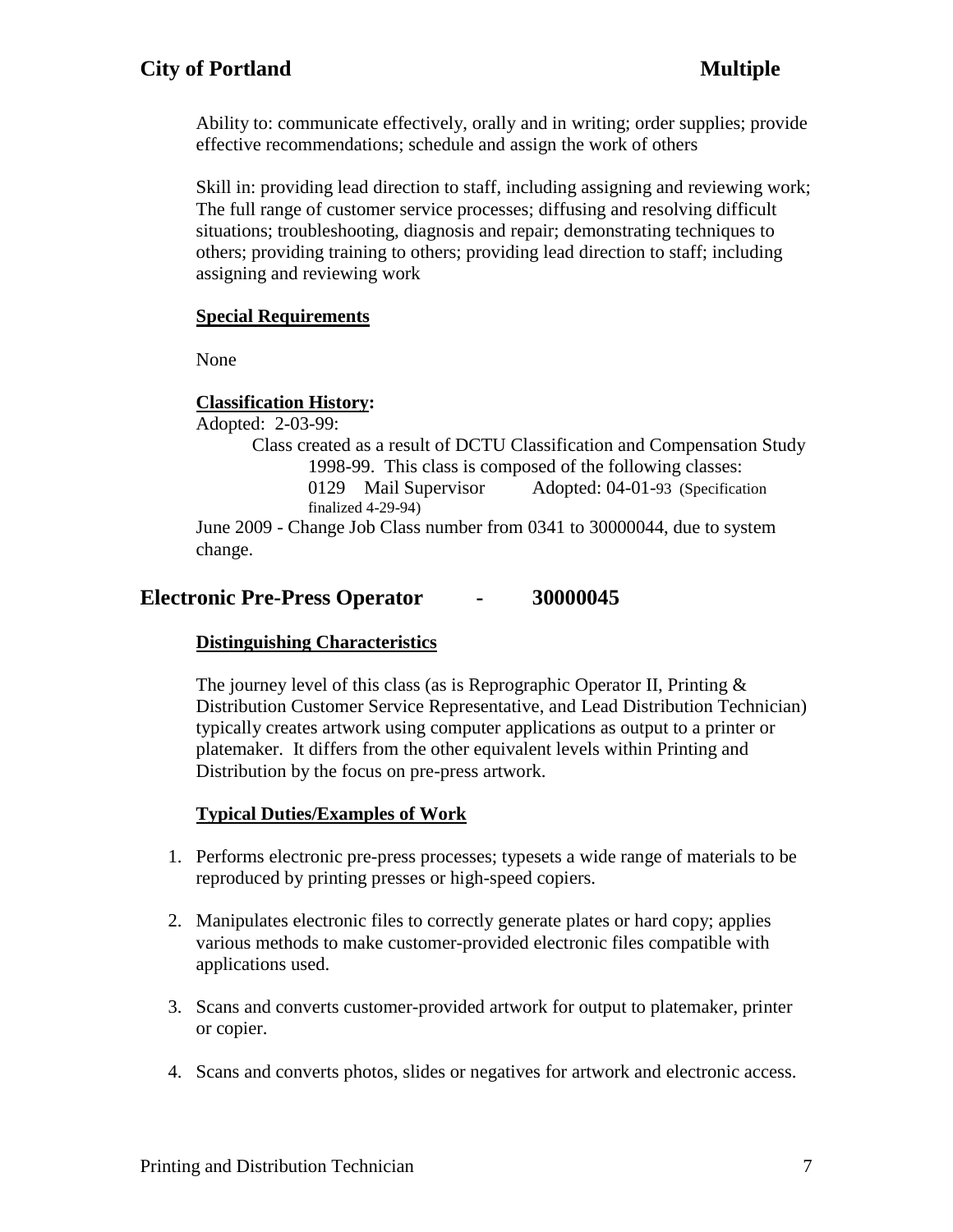# **City of Portland Multiple**

- 5. Provides technical support to customers in all areas of electronic pre-press processes.
- 6. Maintains records of electronic files; modifies, reduces and re-uses electronic files; enters billing information.
- 7. Takes and prints photograph for City employee identification cards.
- 8. Performs related duties as assigned.

### **Required Knowledge, Skills and Abilities**

Knowledge of: various customer applications to create electronic files; crossplatform issues and solutions; applications and utility programs for electronic conversions

Ability to: communicate technical concepts to non-technical customers; operate a variety of computer applications and software, including photo enhancing

Skill in: electronic pre-press functions and typesetting; establishing, maintaining and accessing files; design and layout

#### **Special Requirements**

None

#### **Classification History:**

Adopted: 2-03-99: Class created as a result of DCTU Classification and Compensation Study 1998-99. This class is composed of the following classes: 0351 Repro. OP II Adopted: 06-21-83; Revised: 10-09-96 June 2009 - Change Job Class number from 0345 to 30000045, due to system change.

## **Electronic Pre-Press Operator, Lead - 30000046**

#### **Distinguishing Characteristics**

The lead level of this class (as is the Reprographic Operator III, and the Lead Printing and Distribution Customer Service Representative) typically provides the full range of lead responsibilities for an assigned electronic pre-press shift. It differs from Electronic Pre-Press Operator in providing the full lead role for the pre-press function, and in troubleshooting and resolving problems, although it also performs all of the functions of the lower level. Note: This is a premium pay class for assignment of lead duties. Employees do not accrue seniority or obtain status in this class. Employee is assigned from a base class.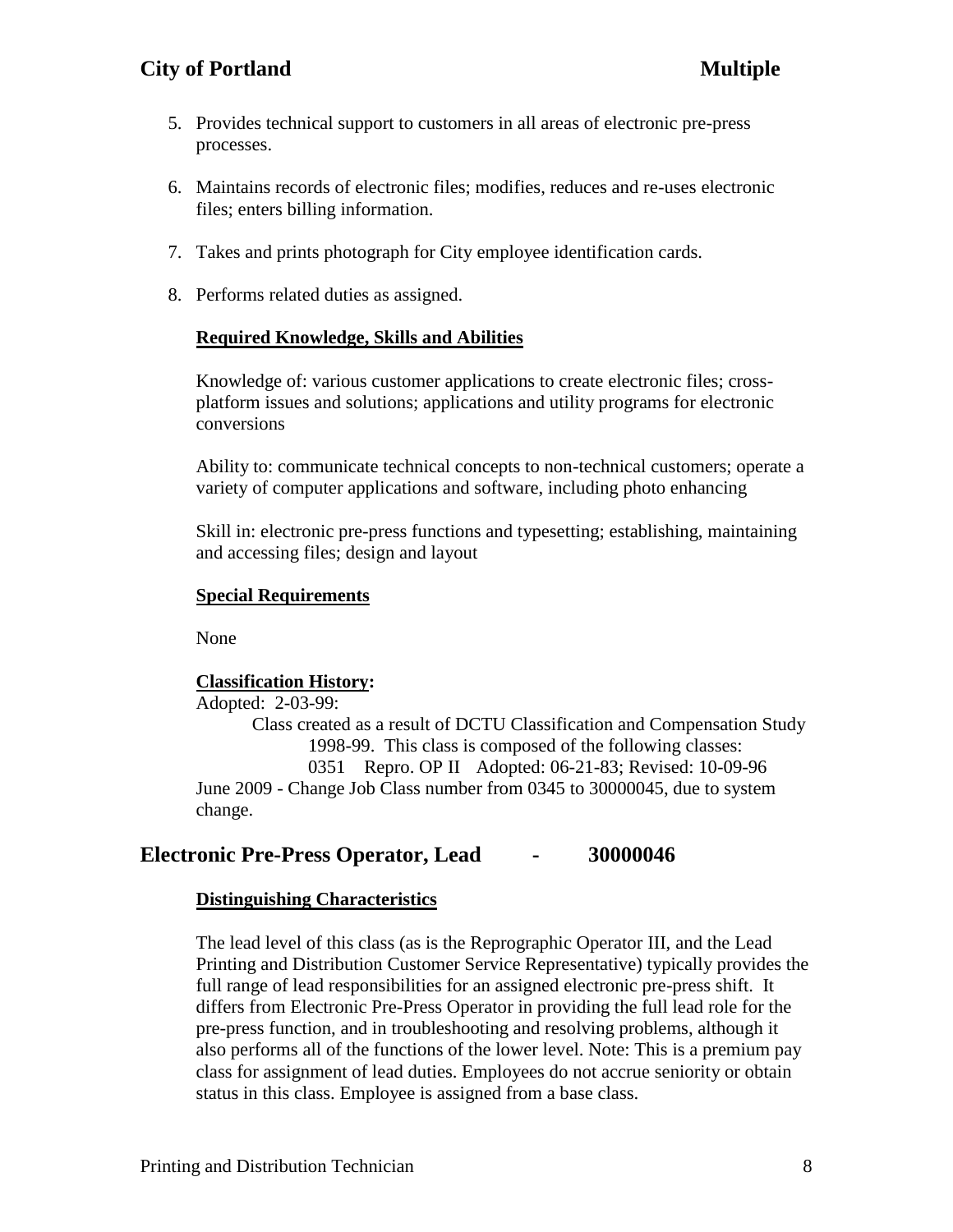# **Typical Duties/Examples of Work**

- 1. Serves as lead for assigned electronic pre-press shift; schedules, assigns and sets priorities for work; provides training and coaching; oversees and reviews work; provides input to performance evaluation and hiring.
- 2. Troubleshoots and resolves customer service, equipment and related problems.
- 3. Provides a variety of administrative functions, such as ordering supplies, preparing reports and serving as liaison to other units and management.
- 4. Recommends operational and procedural improvements and enhancements.
- 5. Performs related duties as assigned.

## **Required Knowledge, Skills and Abilities**

Knowledge of: effective principles and practices of leadership Ability to: communicate effectively, orally and in writing; order supplies; provide effective recommendations; schedule and assign the work of others

Skill in: providing lead direction to staff, including assigning and reviewing work; the full range of pre-press processes; diffusing and resolving difficult situations; troubleshooting, diagnosis and repair; demonstrating techniques to others; providing training to others; providing lead direction to staff; including assigning and reviewing work

#### **Special Requirements**

None

#### **Classification History:**

Adopted: 2-03-99:

Class created as a result of DCTU Classification and Compensation Study 1998-99.

June 2009 - Change Job Class number from 0346 to 30000046, due to system change.

# **Reprographic Operator I - 30000047**

#### **Distinguishing Characteristics**

The first level of specialization in this class (as is the Distribution Technician) operates a variety of reprographic equipment, including digital copier/printers, microfilmers, and one-color offset presses not requiring close registry. It differs from the Printing and Distribution Technician, Assistant by independently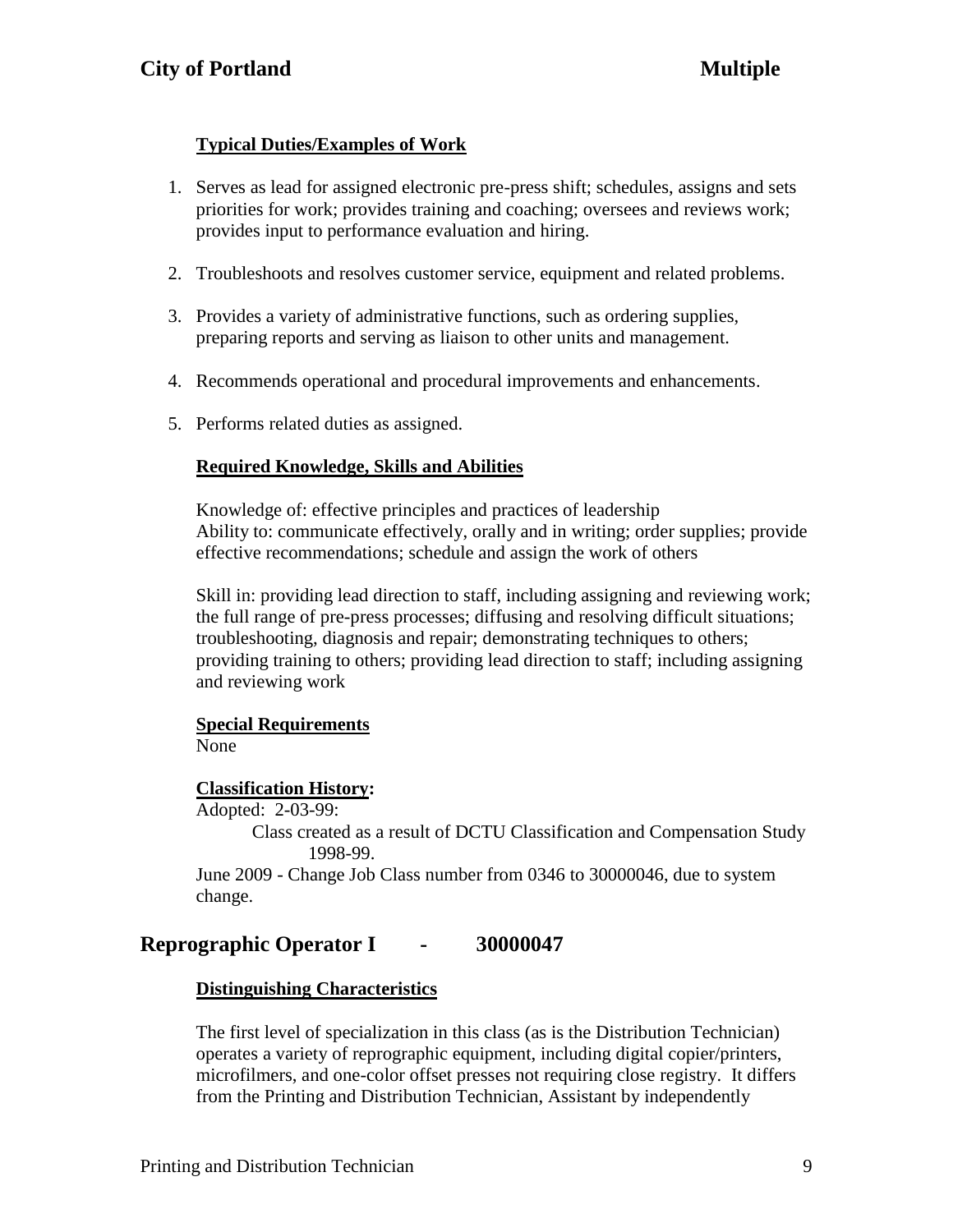operating reprographic equipment requiring acquired skill, such as offset presses, performing routine maintenance of equipment, and performing quality control on finished products. It differs from Distribution Technician by the focus on reprographic processes.

# **Typical Duties/Examples of Work**

- 1. Reproduces requested printing jobs from both hard copy and digital files for the City and other approved agencies, using high-speed black and color copier/printers and one-color offset presses not requiring close registry.
- 2. Prints files, merges variable data with static copy and performs basic layout and database preparation functions, using Adobe Acrobat and Microsoft Excel.
- 3. Performs the full range of bindery functions and operates a wide range of bindery equipment.
- 4. Performs data entry for billing, and inventory control procedures; maintains files and records.
- 5. Receives inventory and ships finished reprographic jobs; audits, finalizes and prints shipping invoices to customers.
- 6. Performs quality control review on finished work orders to ensure adherence to customer specifications.
- 7. Prepares various documents for microfilming; operates various microfilming equipment, such as cameras, reader-fillers and film processors.
- 8. Provides back-up and peak-load assistance to Distribution Technicians by delivering and picking up of printing and mail.
- 9. Performs related duties as assigned.

## **Required Knowledge, Skills and Abilities**

Knowledge of: a wide range of digital and analog reprographic processes

Skill in: Basic use of Adobe Acrobat and Microsoft Excel; operating high speed digital reproduction equipment

Ability to: operate one-color offset press; verify data accuracy; maintain quality control

## **Special Requirements**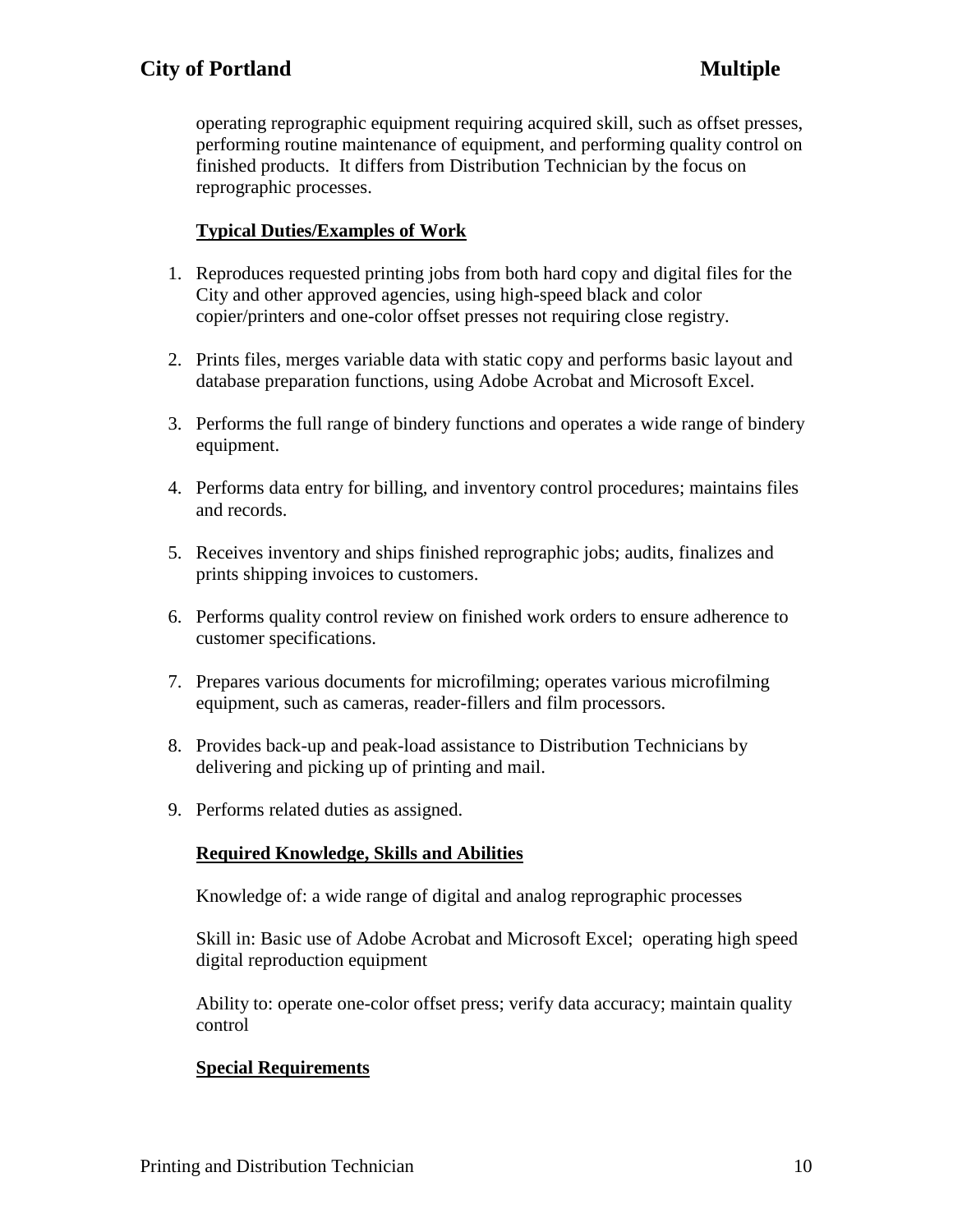Valid driver's license

# **Classification History:**

Adopted: 2-03-99:

Class created as a result of DCTU Classification and Compensation Study 1998-99. This class is composed of the following classes: 0350 Repro. Op I Revised 06-21-83

Revised: October 2005 – updated for digital equipment used and for software knowledge needed. June 2009 - Change Job Class number from 0350 to 30000047, due to system change.

# **Reprographic Operator II - 30000048**

# **Distinguishing Characteristics**

The journey level of this class (as is Printing  $&$  Distribution Customer Service Representative, Electronic Pre-Press Operator and Lead Distribution Technician) typically operates close-registry and multi-color presses, and may provide some lead functions for an assigned shift. It differs from Reprographic Operator I in the type of press operated, although it also performs all of the functions of the level I. It differs from the other equivalent levels within Printing and Distribution by the focus on reprographic processes.

# **Typical Duties/Examples of Work**

- 1. Operates the full range of offset printing presses and digital copier/printers, including close-registry and multi-color presses; operates the full range of microfilming equipment.
- 2. Sets up, sequences and runs multiple jobs; coordinates the timing of jobs to complete work.
- 3. Serves as lead on assigned shift for a limited number of employees; communicates with assigned leads of other shifts on production, machine problems and repair, and other issues that arise; ensures timely completion and quality control of jobs; provides orientation and training to others on equipment operated.
- 4. Performs related duties as assigned.

# **Required Knowledge, Skills and Abilities**

Knowledge of: effective principles and practices of leadership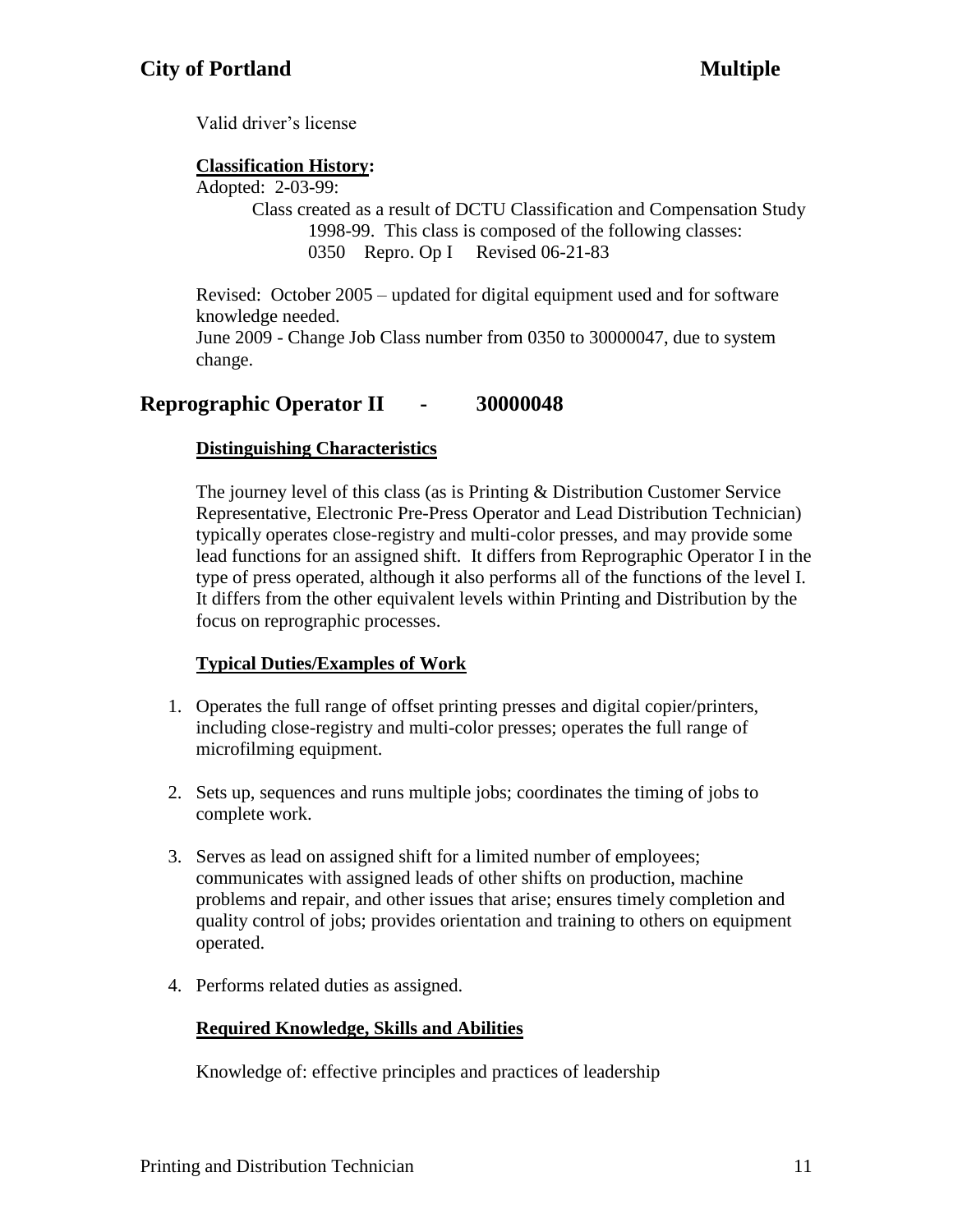Ability to: schedule and assign the work of others

Skill in: offset press operation, including close-registry and multi-color presses and high speed digital copier/printers; basic use of Adobe Acrobat and Microsoft Excel; demonstrating techniques to others; providing training to others; providing lead direction to staff; including assigning and reviewing work

### **Special Requirements**

None

## **Classification History:**

Adopted: 2-03-99:

Class created as a result of DCTU Classification and Compensation Study 1998-99. This class is composed of the following classes: 0351 Repro. Op II Adopted: 06-21-83; Revised: 10-09-96 Revised: October 2005 – updated for digital equipment used and for software knowledge needed.

June 2009 - Change Job Class number from 0351 to 30000048, due to system change.

# **Reprographic Operator III - 30000049**

## **Distinguishing Characteristics**

The lead level of this class (as is the Lead Printing & Distribution Customer Service Representative and the Lead Electronic Pre-Press Operator) typically provides the full range of lead responsibilities for an assigned reprographics shift. It differs from Reprographic Operator II in providing the full lead role for all levels of Reprographic Operators, and in troubleshooting and resolving problems, although it also performs all of the functions of the lower levels.

## **Typical Duties/Examples of Work**

- 1. Serves as lead for assigned reprographics shift; schedules, assigns and sets priorities for work; provides training and coaching; oversees and reviews work; provides input to performance evaluation and hiring.
- 2. Troubleshoots and resolves customer service, equipment and related problems.
- 3. Provides a variety of administrative functions, such as ordering supplies, preparing reports and serving as liaison to other units and management.
- 4. Recommends operational and procedural improvements and enhancements.